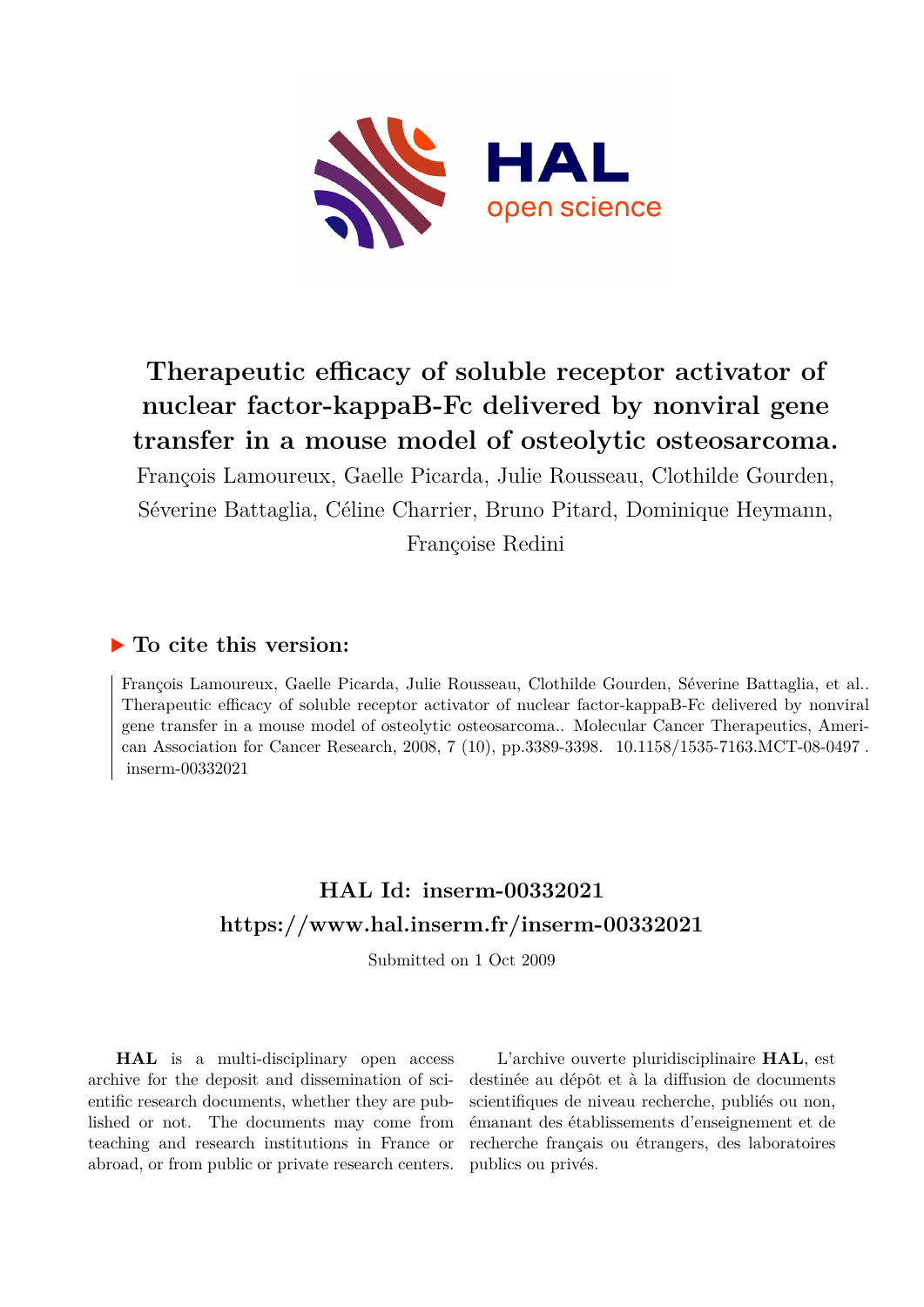## *Therapeutic efficacy of soluble receptor activator of nuclear factor-kappa B-Fc delivered by nonviral gene transfer in a mouse model of osteolytic osteosarcoma*

Lamoureux François <sup>1</sup> , Picarda Gaelle <sup>1</sup> , Rousseau Julie <sup>1</sup> , Gourden Clothilde <sup>2</sup> , Battaglia Séverine <sup>1</sup> , Charrier Céline <sup>1</sup> , Pitard Bruno <sup>3</sup> , Heymann Dominique <sup>1</sup> , Redini Françoise <sup>1 \*</sup>

<sup>1</sup> Physiopathologie de la résorption osseuse et thérapie des tumeurs osseuses primitives INSERM : ERI7, IFR26, Université de Nantes : *EA3822, Faculte de M decine 1, Rue Gaston Veil 44035 Nantes Cedex 1,FR* é

## *In-Cell-Art 2 In-Cell-Art, Nantes,FR*

<sup>3</sup> Physiopathologie et pharmacologie cellulaires et moléculaires INSERM : U533, IFR26, Université de Nantes, Faculte de Medecine (dpt *Physiologie) 1, Rue Gaston Veil 44035 NANTES CEDEX 1,FR*

\* Correspondence should be adressed to: Fran Coise Redini <francoise.redini@univ-nantes.fr>

## **Abstract Purpose**

**Osteosarcoma is the most frequent primary bone tumor that develops mainly during youth, the median age of diagnosis being 18** years old. Despite improvement in osteosarcoma treatment, survival rate is only 30% after 5 years for patients with pulmonary **metastases at diagnosis. This warrants exploration of new therapeutic options. The anti-bone resorption molecule Receptor Activator of NF-kB (RANK) is very promising as it may block the vicious cycle between bone resorption and tumor proliferation that takes place during tumor development in bone site.**

#### **Experimental design**

**The cDNA encoding murine RANK-Fc (mRANK-Fc) was administered by gene transfer using an amphiphilic polymer in a mouse model of osteolytic osteosarcoma. Clinical and bone micro-architecture parameters were assessed by radiography and micro-CT** analyses. In vitro experiments were designed to determine the mechanism of action of RANK-Fc on tumor cell proliferation (XTT **assays), apoptosis (caspase activation), cell cycle distribution (FACS analysis), or gene expression (RT-PCR).**

#### **Results**

**RANK-Fc was effective in preventing the formation of osteolytic lesions associated with osteosarcoma development, in reducing the tumor incidence, the local tumor growth and the lung metastases dissemination leading to a 3.9-fold augmentation of mice survival 28 days after implantation. On the contrary, mRANK-Fc did not prevent the development of non osseous tumor nodules, suggesting that bone environment is necessary for mRANK-Fc therapeutic efficacy. Furthermore, mRANK-Fc has no dire ct activity on osteosarcoma cells . in vitro**

#### **Conclusion**

**mRANK-Fc exerts an indirect inhibitory effect on osteosarcoma progression through inhibition of bone resorption.**

**MESH Keywords** Animals ; Apoptosis ; Cell Line, Tumor ; Cell Movement ; Cell Proliferation ; Disease Models, Animal ; Disease Progression ; Gene Expression Regulation, Neoplastic ; Gene Therapy ; Gene Transfer Techniques ; Humans ; Immunoglobulin Fc Fragments ; genetics ; Lung ; pathology ; Mice ; Osteolysis ; complications ; genetics ; pathology ; therapy ; Osteosarcoma ; complications ; genetics ; pathology ; therapy ; Receptor Activator of Nuclear Factor-kappa B ; genetics ; therapeutic use ; Reproducibility of Results ; Solubility ; Survival Analysis ; Transgenes ; Treatment Outcome

**Author Keywords** osteosarcoma ; gene transfer ; RANK-Fc ; bone resorption ; RANKL

## **Introduction**

With an estimated incidence of 2 cases per million people per year, osteosarcoma is the most frequent primary bone malignant tumor excluding hematopoietic intraosseous tumors. Osteosarcoma generally affects young patients with a peak incidence at 18 years old. The unifying histologic feature found in all types and subtypes of osteosarcomas is the presence of osteoid tissue produced by the neoplasic cells [1]. As these tumors frequently penetrate and destroy the cortical substance of the bone and extend into the surrounding tissues, a strong osteolytic activity is often associated with osteosarcoma development. In spite of newly devised chemotherapy regimes combined with wide-margin, limb-sparing surgery, osteosarcoma continues to confer a generally poor prognosis in patients with lung metastasis (less than 30%)[2]. As this survival rate has not evolved since two decades, there is an urgent need for new therapeutic strategies, adjuvant to surgery and chemotherapy.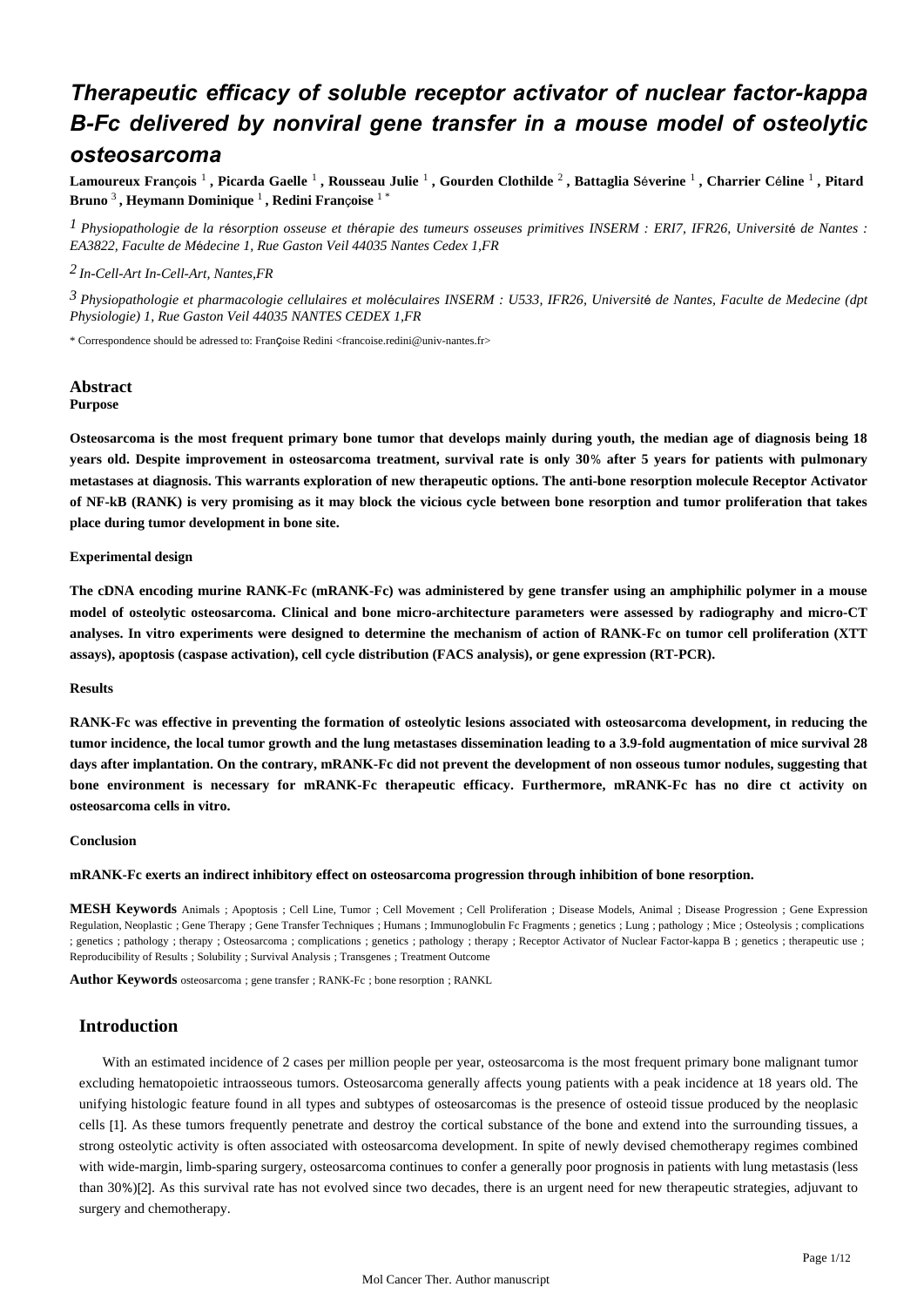The final effector molecules that ultimately control osteolysis associated with tumor development in bone site are Receptor Activator of NF-kB Ligand (RANKL) and osteoprotegerin (OPG)[3]. RANKL directly stimulates osteoclastic differenciation and osteoclast activation and survival by signalling through its membrane receptor RANK, expressed on the osteoclast precursor surface. Physiologically, RANKL signalling is negatively regulated by the soluble antagonist receptor protein OPG which induces osteoclast apoptosis. Targeting RANKL signalling with OPG inhibits tumor associated osteolysis in several experimental bone tumor models including mouse colon adenocarcinoma, myeloma, breast, lung, prostate cancer and osteosarcoma [4–9]. However, OPG has been shown to bind the TNF receptor TRAIL (TNF Related Apoptosis Inducing Ligand), and to block TRAIL-mediated apoptosis in cancer cells [10–13]. Thus, alternative agents such as soluble RANK-Fc that block RANKL mediated bone resorption but that do not interact with TRAIL, may provide useful therapies to prevent tumor development in bone. RANK-Fc is a chimeric protein formed by fusing the four cysteine-rich pseudorepeats of RANK that are responsible for RANK-L binding with the Fc portion of human immunoglobulin G1 (IgG1). Moreover, RANK-Fc has the potential advantage over OPG of greater specificity for RANKL. Fusion of the four Cystein Rich Domains (CRD) of RANK to the constant region of hIgG1 dictates homodimerization which probably increases its avidity for RANKL. The sRANK differs from OPG because in addition to containing four CRDs, OPG also contains two death domains and a heparin binding domain [14]. Accordingly, RANK-Fc has been recently shown to cause a marked reduction in tumor burden in two SCID-hu-multiple myeloma models [15], and also an inhibition of prostate cancer progression in bone [16]. However, no study was performed on RANK-Fc effects in primary bone tumors.

Previous data showed that it is feasible to provide long-lasting expression of RANK-Fc at bone-protective levels using a retroviral gene therapy approach [17]. However, the toxicity associated with the use of viral vectors is extremely complex involving both the innate and adaptative immune responses. Recently, a new class of synthetic vectors has been reported for in vivo gene transfer in various organs including skeletal and cardiac muscles [18,19] and in lungs [20]. These new synthetic vectors result from the association of plasmid DNA with amphiphilic polymers consisting in blocks of poly(ethylene oxide) and of poly(propylene oxide). Intramuscular injections of these synthetic vectors lead to the synthesis of proteins for local benefit such as dystrophin or for systemic use such as erythropoietin [21].

The aim of this study was to determine the therapeutic relevance of RANK-Fc in a murine osteolytic osteosarcoma model by using a non-viral gene transfer approach.

## **Material & Methods**

## **Cell lines**

• The osteosarcoma cell line POS-1, derived from mouse spontaneous osteosarcoma [22], was cultured in RPMI 1640 medium (Bio Whittaker, Verviers, Belgium) supplemented with 10% fetal bovine serum (FBS, Hyclone, Perbio, France) and 2 mmol/L L-glutamine.

- The osteoclast precursor RAW 264.7 cells from the monocyte macrophage lineage were obtained from the American Tissue and Cell Collection (ATCC) and grown in αMEM (Invitrogen, Cergy-Pontoise, France) supplemented with 10% FBS (Hyclone) and 1% non essential amino acids (Invitrogen).

• The human osteosarcoma MG63 cell line was purchased from the ATCC and used for in vitro assay of TRAIL biological activity and cultured in Dulbecco's Modified Eagle's Medium (DMEM, BioWhittaker) supplemented by 10% FBS (Hyclone) and 2 mmol/L of L-glutamine.

## **In vitro experimentations**

#### *Plasmid constructions*

The pcDNA3.1-RANK-Fc construction (kindly provided by Dr Choi Y., Philadelphia, USA) contains a DNA sequence encoding the extracellular domain of murine RANK (0.7 kb) fused to the coding sequences of the constant portion of human IgG1 (0.5 kb) [23]. The soluble RANK-Fc cDNA is inserted in the pcDNA3.1 plasmid between XbaI and XhoI under the control of the CMV promoter. For the in vivo and in vitro studies, the empty pcDNA3.1 was used as a control.

## *Cell transfection*

To assess the cellular expression of RANK-Fc, 2 μg of pcDNA3.1 and pcDNA3.1-RANK-Fc were transfected by nucleofection into RAW 264.7 cells using the cell Line nucleofector® Kit V program D-032 (AMAXA biosystems, Köln, Germany) following the manufacturer's recommendations. The transfection efficacy is controlled by quantification of 2 µg of pmaxGFP<sup>™</sup> transfected cells by fluorescence microscopy (AMAXA biosystems).

#### *Osteoclasts differentiation*

The biological activity of the transgene was compared between pcDNA3.1-RANK-Fc- and pcDNA3.1-nucleofected RAW 264.7 cells plated in 96-well plates (3000 cells/well) during five days. Media was replaced twice (after 2 and 48 hours) with α MEM 10% FBS, 1% non essential amino acids and increasing concentrations of recombinant human soluble RANKL (50, 75 and 100 ng/ml, kindly provided by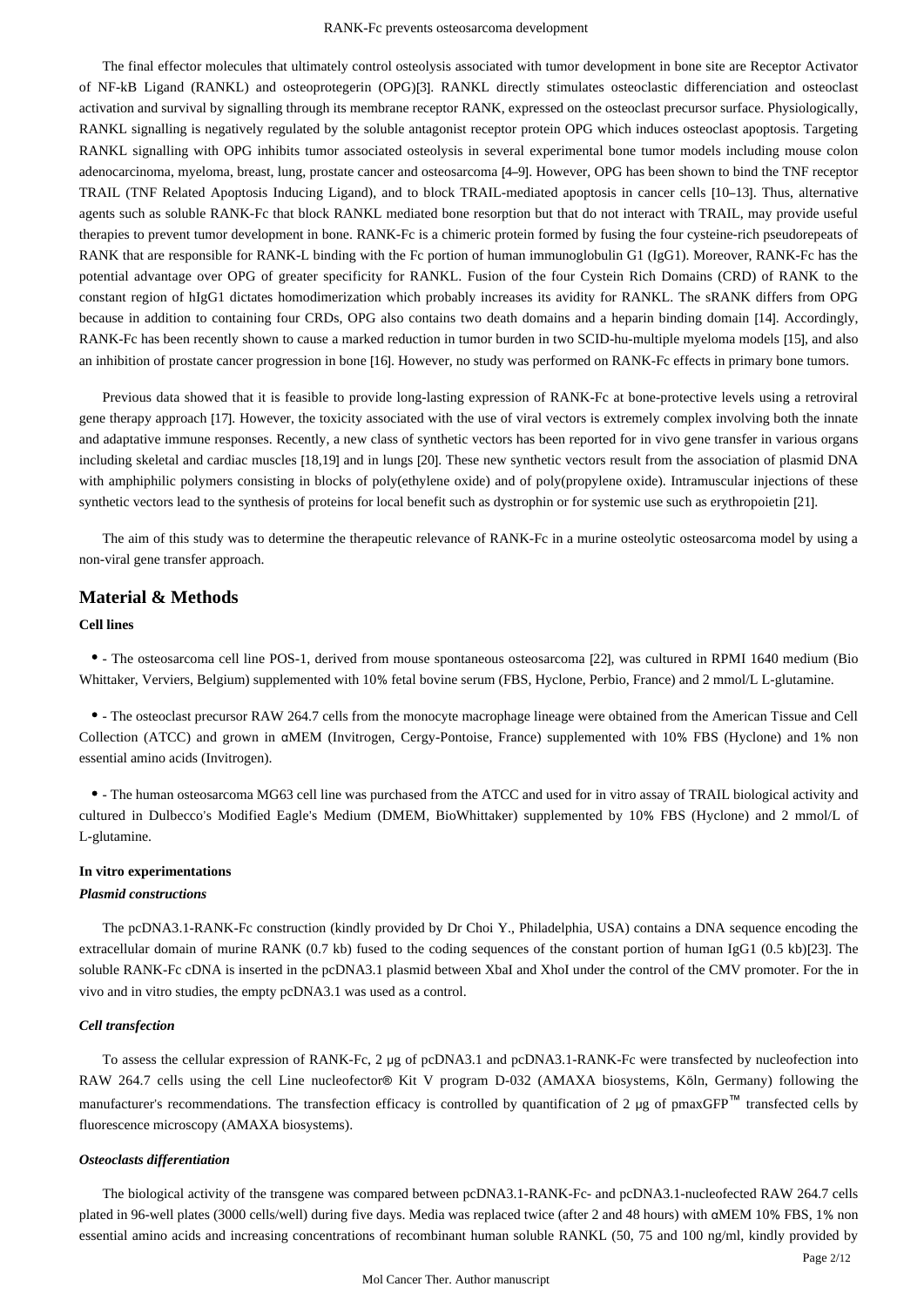Amgen Inc, Thousand Oaks, USA). After five days of culture, multinucleated cells (> 3 nuclei) were counted after a May Grünwald Giemsa staining.

#### *Cell proliferation*

Replicate subconfluent cell cultures of POS-1 cells in 96-well plates were treated for 24 to 72 hours with increasing concentrations of murine RANK-Fc (R&D systems, Abingdon, UK) (0, 25, 50 and 100 ng/ml). Cell viability was determined by the sodium 3<sup>'</sup>[ 1-(phenylaminocarbonyl)-3,4-tetrazolium]-bis(4-methoxy-6-nitro)benzene sulfonic acid hydrate (XTT) cell proliferation reagent assay kit (Roche Molecular Biomedicals).

#### *Caspase activity*

POS-1 cells  $(2 \times 10^4$  per well) cultured in 24-well plates were treated with 100 ng/ml RANK-Fc for 24 to 72 hours, washed and lysed with 50 μl of RIPA buffer for 30 min. in the presence of protease inhibitors. The cells were then scraped off and the protein amount was quantified using the BCA (bicinchominic acid + Copper II sulfate) test (Pierce Chemical Co., Rockford, IL, USA). Caspase-3 activity was assessed on 10 µ of cell lysate with the CaspACE<sup>™</sup> assay kit (Promega, Madison, USA) following the manufacturer's recommendations. Cells treated with 1 μM staurosporin 6 hours before harvesting were used as a positive control for caspase activity.

#### *Cell cycle analysis*

Confluent POS-1 cells treated with increasing concentrations of RANK-Fc (0, 50 and 100 ng/ml) for 24, 48 and 72 hours were removed from culture dishes by trypsinization, washed twice in PBS and incubated in PBS containing 0.12% Triton X-100, 0.12 mM EDTA and 1 μg/ml DNase-free ribonuclease A (Sigma Chemical Co, St Quentin Falavier, France). Then each sample was incubated 20 min at  $4^{\circ}$ C in the dark with 50 ug/ml propidium iodide (Sigma Chemical Co). The stained nuclei were analyzed by flow cytometry (FACScan, BD Biosciences, Franklin Lakes, USA) using the CellQuest software. Cell cycle distribution was based on 2N and 4N DNA content.

#### *TRAIL biological activity*

Replicate subconfluent cell cultures of human osteosarcoma MG63 cells in 96-well plates were treated for 72 hours with increasing concentrations of human TRAIL (R&D systems) (0, 50 and 100 ng/ml) in the presence or absence of 100 ng/ml RANK-Fc. Cell viability was determined by the XTT cell proliferation reagent assay kit as described above.

#### **In vivo experimentations**

Mouse osteosarcoma models: four-week-old male C3H/He mice (Elevages Janvier, Le Genest St Isle, France) were housed under pathogen-free conditions at the Experimental Therapy Unit (Faculty of Medicine, Nantes, France) in accordance with the institutional guidelines of the French Ethical Committee and under the supervision of authorized investigators. The mice were anaesthetized by inhalation of a combination isoflurane/air (1.5%, 1 L/min) associated with an intramuscular injection of buprenorphine (0.05 mg/kg; Temgesic<sup>®</sup>, Schering-Plough, Levallois-Perret, France) prior to subcutaneous inoculation of POS-1 cell suspension containing 2 × 10<sup>6</sup> cells in 50  $\mu$  PBS in the hind footpad of the mice. Under these conditions, mice develop a primary tumor at the site of injection in three weeks that can be transplanted to mice of the same strain as a small fragment  $(2 \times 2 \times 2 \text{ mm}^3)$  in close contact with the tibia. For this purpose, the periostum of the diaphysis was opened and resected along a length of 5 mm, underlying bone was intact. The osteosarcoma fragment was placed contiguous to the exposed bone surface without periostum, and the cutaneous and muscular wounds were sutured. Tumors appeared at the graft site approximately 8 days later associated with the development of pulmonary metastases in a 3 week-period. The tumor that develops in contact to the tibia induces osteolytic lesions that reproduce the osteolytic form of human osteosarcoma [22]. The tumor volume (V) was calculated from the measurement of two perpendicular diameters using a calliper, according to the following formula:  $V = 0.5 \times L \times (S)^2$ , where L and S are respectively the largest and smallest perpendicular tumor diameters. A model of pulmonary metastases was developed to study RANK-Fc effect independent of bone environment, where mice were anaesthetized by inhalation of a mixture of isoflurane/air combined with an intramuscular injection of buprenorphine as described above prior to i.v. injection of 50 μl of POS-1 cell suspension containing  $1.5 \times 10^5$  cells. In these conditions, pulmonary metastases developed rapidly, leading to the death of the animals in three weeks after POS-1 cell injection.

Formulation preparations: for intramuscular injections, mice were anaesthetized with a combination isoflurane/air. Fifty microliters of block copolymers/DNA formulations were injected into shaved tibial anterior muscles at one site using a microfine syringe (U100, Becton Dickinson, Rungis, France). Lutrol<sup>®</sup>, a block copolymer consisting of poly(ethyleneoxide)<sub>75</sub> -poly(propyleneoxide)<sub>30</sub> -poly(ethyleneoxide)  $_{75}$  (PEO<sub>75</sub>-PPO<sub>20</sub>-PEO<sub>75</sub>) was generously provided by BASF (Mount Olive, NJ, USA). Stock solutions were prepared at 6% (w/v) in water and stored at 4°C. Formulations of DNA with block copolymers were prepared by equivolumetric mixing block copolymers in water and DNA solution at the desired concentration (50  $\mu$ g/muscle), as already reported [21].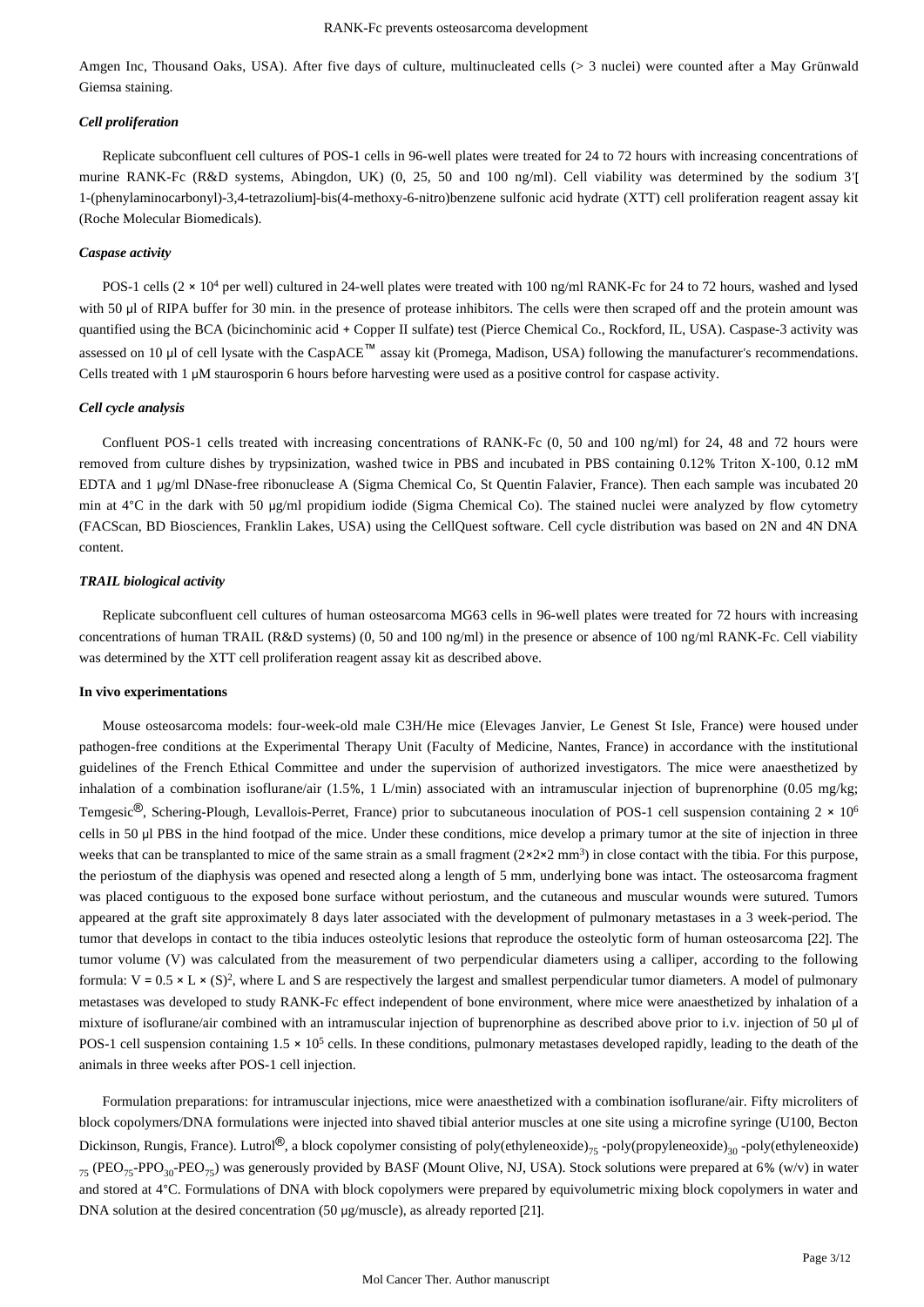Experimental protocols: to determine the effect of RANK-Fc delivered by synthetic vectors on osteosarcoma development, the mice were transplanted with POS-1 osteosarcoma fragments as described above. Groups of 8 mice were assigned respectively as controls (no injection), control vectors (Lutrol<sup>®</sup>/pcDNA3.1 alone) and RANK-Fc (Lutrol<sup>®</sup>/pcDNA3.1-RANK-Fc). Preliminary results from the laboratory have already shown that the vector Lutrol<sup>®</sup> alone does not affect tumor development in the same mouse osteosarcoma model [9] . A preventive treatment was applied, where the Lutrol®/DNA formulations were injected into both tibial anterior muscles once a week, beginning 7 days before osteosarcoma implantation up to 21 days post-implantation. The tumor volume was calculated as described above. Treatment continued until each animal showed signs of morbidity, which included cachexia or respiratory distress, at which point they were sacrificed by cervical dislocation. Lung tumor dissemination was assessed at necropsy.

Radiographs on animals anaesthetized with 50 mg/kg Nesdonal (Merial, Lyon, France) were taken every week and at the time of necropsy with a mammography PLANMED Sophie apparatus (SN RAH 40710, Helsinki, Finland). Analysis of architectural parameters was performed using the high resolution X-ray micro-CT system for small animal imaging SkyScan-1072 (SkyScan, Aartselaar, Belgium). Relative volume  $(BV/TV)$  of the tibia [total bone (cortical + trabecular) or trabecular bone] was quantified at necropsy in the osteosarcoma groups that received RANK-Fc compared to that of control mice. The results of one representative experiment out of 3 are shown.

#### **Gene and protein expression analysis**

To assess RANK-Fc transgene expression in vitro at the mRNA and protein levels, pcDNA3.1- and pcDNA3.1-RANK-Fc-nucleofected RAW 264.7 cells were cultured in 6-well plates ( $2 \times 10^6$  per well) under standard conditions during 48 hours.

In vivo, blood was drawn intermittently from the retro-orbital vein to monitor serum RANK-Fc level (day 7, 10 or 15 post-injection). At necropsy, the tumor and muscle tissues were lysed in Reporter Lysis Buffer 1X (Promega, Madison, USA) supplemented with protease inhibitor cocktail (Roche Molecular Biomedicals, Manheim, Germany), broyed during 30 sec using Ultraturax®, centrifuged at 10 000 rpm during 5 min at  $4^{\circ}$ C and were processed for RANK-Fc detection using the ELISA test described below.

## *RNA extraction and semi-quantitative Reverse Transcription-Polymerase Chain Reaction (RT-PCR) analysis*

RANK-Fc mRNA expression was determined by RT-PCR after total RNA extraction using Trizol reagent (Invitrogen). First, RNA was reversed-transcribed (RT) using 400 U MMLV-RT from Invitrogen, then two microliters of the RT reaction mixture were subjected to PCR using upstream (5'-GCTGGCTACCACTGGAACTC-3') and downstream (5'-GTGGGCATGTGTGAGTTTTG-3') primers (30 pmoles each) of sRANK-Fc and Taq polymerase (1.25 U, Eurobio, Les Ulis, France). The effect of RANK-Fc was assessed on tumor cell phenotype by studying the expression of several bone markers by RT-PCR.

## *RANK-Fc ELISA*

RANK-Fc protein levels were determined by ELISA test: 96-well plates were coated with goat polyclonal anti-mouse RANK extracellular domain (Jackson ImmunoResearch Laboratories, Baltimore, USA) (0.2 μg/well) overnight at room temperature, and then washed and incubated for 1 hour with a blocking solution (1% BSA, 5% sucrose PBS). After washing, wells were incubated at room temperature with dilute serum or media from nucleofected RAW 264.7 cells for 2 hours followed by a 2 hours incubation with a Biotin-SP-conjugate Donkey Anti-Human IgG (1:20000) (R&D systems). Detection was performed with conjugate streptavidin HRP (1:200) (R&D systems) incubation for 30 minutes. Reaction was stopped by 50  $\mu$ L of 1M H<sub>2</sub>SO<sub>4</sub> then 410nm absorbance was determined thanks to VICTOR<sup>2</sup> Multilabel counter (Perkin ELMER, Waltham, USA). The ELISA detection limit was 0.02 ng/ml.

#### **Histology**

After sacrifice, tibia were conserved and fixed in 10% neutral buffered formalin at  $4^{\circ}$ C, and embedded in Glycol Methyl Methacrylate (GMA) for TRAP staining, and 5-µm sections were cut. The sections were stained for TRAP to identify osteoclasts by one hour incubation in a 2 mg/ml napthyl phosphate (Sigma Chemical Co) and 5 mg/ml Fast violet salt (Sigma Chemical Co) solution. The counterstain was performed with toluidine blue after a one hour inactivation of the first solution in sodium fluorure. The number of osteoclasts was evaluated on the cortical bone by manually counting by light microscopy.

#### **Data analyses**

For in vivo experimentations, the Tukey/Bonferroni test was used for microscanner and non parametrical test by Kruskal-Wallis analysis for the tumoral progression evaluation. The differences of actuarial survival were determined by the log-rank test on a Kaplan Meier survival curve. Statistical evaluation of the in vitro proliferation data was performed by Student's t-test. Results are given as mean  $\pm$ SD and results with p<0.05 were considered significant.

## **Results**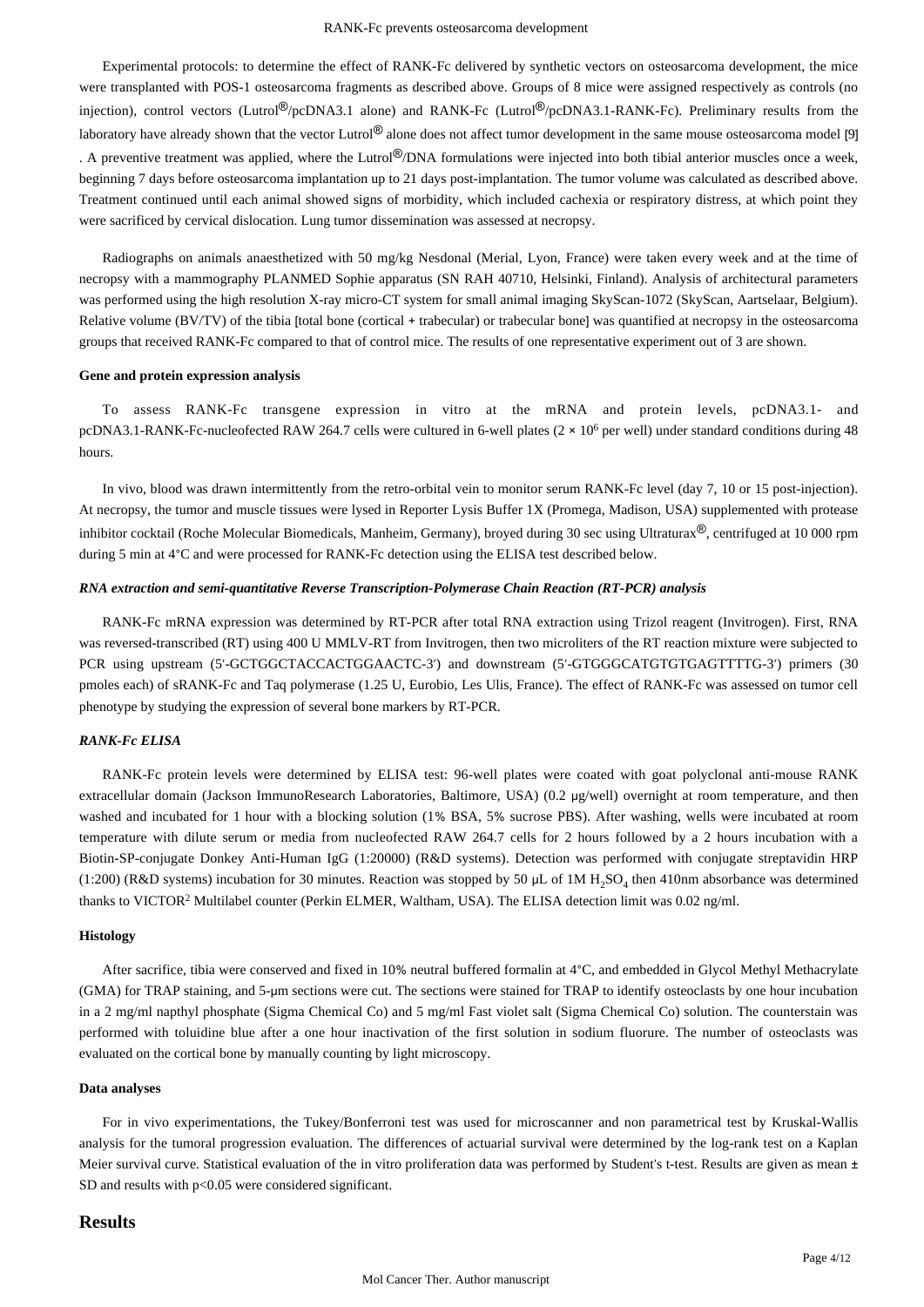#### **In vitro analysis of transgene expression**

mRANK-Fc overexpression was investigated at the mRNA and protein levels by RT-PCR and ELISA analyses performed on RAW 264.7 cells which were transfected with pcDNA3.1 or pcDNA3.1-RANK-Fc using the AMAXA nucleofector system. RT-PCR analysis showed a major expression of RANK-Fc mRNA in pcDNA3.1-RANK-Fc transfected cells whereas no expression was observed in the corresponding pcDNA3.1 transfected cells (Fig. 1a). This result was confirmed at the protein level by ELISA analysis, as supernatant from pcDNA3.1-RANK-Fc transfected cells showed a high level of murine RANK-Fc protein (101.6  $\pm$  15.88 ng/ml) after 48 hours, when compared to pcDNA3.1 transfected cells which showed no protein expression (Fig. 1b).

#### **In vivo validation of transgene expression**

After injection of the DNA-Lutrol<sup>®</sup> complexes into the tibial anterior muscles, an overexpression of the RANK-Fc transgene was measured both at systemic (serum) and local (muscle) levels in mice treated with pcDNA3.1-RANK-Fc. The production varied from 0.053 to 0.499 ng/ml in the serum and from 0.09 to 22.57 ng/ml in the muscle, being significantly higher to the pcDNA3.1 or control groups where no RANK-Fc expression could be detected, either in serum or in muscle (Fig. 1c). No correlation could be established between RANK-Fc concentration (either systemic or local) and its therapeutic efficacy. The immunogenicity of the human Fc part of RANK-Fc was checked previously in a immunocompetent rat model of osteosarcoma, and no antibodies were detected up to 3 weeks (not shown).

#### **In vitro validation of transgene biological activity**

To confirm that RANK-Fc expressed by non viral gene transfer was biologically active, we investigated its ability to block RANKL induced multinucleated cell formation in the osteoclast precursor RAW 264.7 cells. Inhibition of osteoclast formation was analyzed by multinucleated cell counting after May Grünwald Giemsa staining of pcDNA3.1 and pcDNA3.1-RANK-Fc transfected RAW 264.7 cells cultured in the presence of soluble RANKL. The results presented in Figure 1d show that RAW 264.7 cells transfected with pcDNA3.1-RANK-Fc induced a significant inhibition of multinucleated cell formation in the presence of RANKL as compared to cells transfected with pcDNA3.1 [respectively 84.7 $\pm$ 4 and 148.3 $\pm$ 39.1 multinucleated cells (p=0.048) in the presence of 75 ng/ml RANKL, and 62.7 $\pm$ 7.4 and 272.7 $\pm$ 30.3 (p=0.003) for 100 ng/ml RANKL].

To ensure that RANK-Fc does not block TRAIL-mediated apoptosis, the effect of RANK-Fc was assessed on the human osteosarcoma cell line MG63 treated with increasing concentrations of TRAIL. To dispose of great amount of protein for dose and time-dependant analysis in vitro, a recombinant RANK-Fc corresponding to the same sequence as the transgene used in the in vivo study was chosen. No effect of RANK-Fc treatment could be demonstrated on TRAIL induced apoptosis of MG63 cells (Fig. 1e). Similar results were obtained with other TRAIL sensitive cell lines, such as the A673 human Ewing sarcoma cell line.

These results demonstrate that RANK-Fc protein is expressed after non viral gene transfer both in vitro and in vivo, and that it exerts an anti-resorption activity in vivo (against RANKL) and not a pro-tumoral one (unable to block TRAIL induced apoptosis)

#### **Protective effect of mRANK-Fc transgene expression on bone resorption associated to osteosarcoma development**

The mouse osteosarcoma POS-1 model used in this study has been previously associated with osteolytic lesions by micro-CT analysis [22]. To demonstrate the inhibitory effect of RANK-Fc on the development of osteolytic lesions, mice transplanted with osteosarcoma were treated with pcDNA3.1-RANK-Fc or pcDNA3.1 alone (control vector) using the amphiphile block copolymer Lutrol<sup>®</sup> which had previously demonstrated the best transfection efficiency in vivo [20,21]. Because control tumors and pcDNA3.1 (control vector) treated mice exhibit similar bone alterations [9], only pcDNA3.1 treated mice tibiae radiographs and micro-CT analyses were shown. Important osteolytic lesions were observed on the tibia of POS-1 osteosarcoma bearing mice treated with pcDNA3.1 alone as compared to the pcDNA3.1-RANK-Fc group that exhibit minor lesions (Fig 2a). These results were confirmed by the bone microarchitecture analysis, as the quantification of the specific bone volume revealed a reduced trabecular bone loss in RANK-Fc treated mice as compared to the pcDNA3.1 group: 24.01 % versus 44.7 % respectively (Fig 2b,c). The anti-bone resorption activity of the RANK-Fc transgene was thus confirmed in vivo as RANK-Fc treatment induces a decrease of osteolytic lesions in the POS-1 model of osteosarcoma as compared to the control group (CT: without tumor).

#### **mRANK-Fc transgene expression limits osteosarcoma progression and increases animal survival**

Mice received a preventive treatment with DNA-Lutrol® complexes, the first injections being realized 7 days before osteosarcoma implantation. This strategy was chosen because in vivo transgene production is optimal 7 days after the construct injection, this timepoint corresponding to the day of tumor transplantation. The tumor volume was calculated twice a week following the measure of the two perpendicular diameters. The results show that the tumor volume of each animal was smaller in the RANK-Fc treated group compared to the pcDNA3.1 or the control groups (Fig 3a). As a result, the mean tumor volume 21 days after tumor implantation was significantly lower in the group receiving RANK-Fc compared to the pcDNA3.1 group or the control group (p<0.05), reaching respectively  $1652.7 \pm 1055$  mm<sup>3</sup> , 4272.7 $\pm$ 712.8 mm<sup>3</sup> and 4504.1 $\pm$ 2162.2 mm<sup>3</sup> (Fig 3a). In addition, the incidence of animals bearing progressive tumors (tumor volume >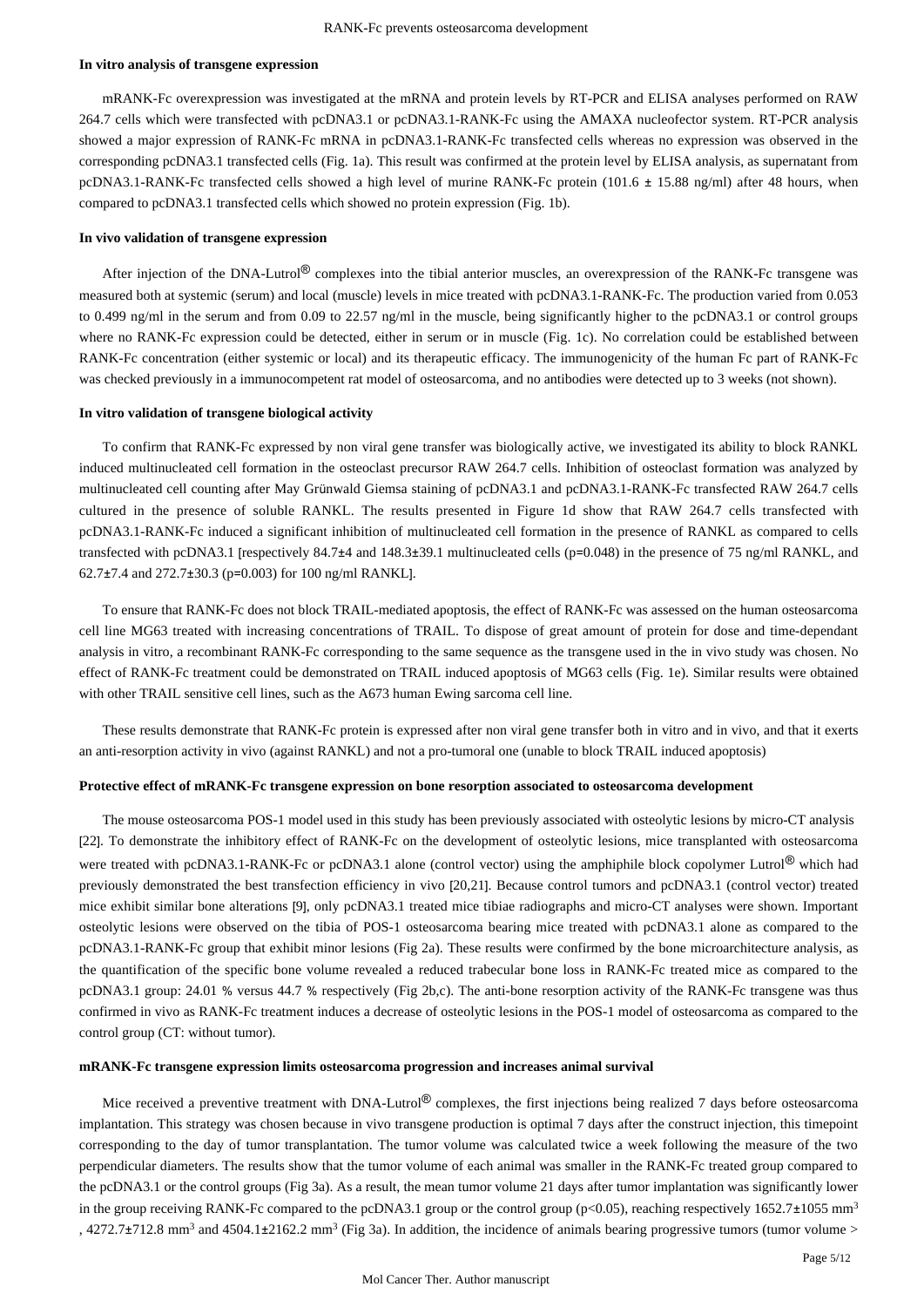2000 mm<sup>3</sup>) is significantly lower at day 21 in the RANK-Fc treated animals (2/6) as compared to controls or pcDNA3.1 treated mice (6/6 for both, Fig. 3a). These results enabled us to calculate the relative tumor progression between day 12 and 21 which was significantly decreased by  $62.7\%$  (p<0.05) and  $64.3\%$  (p<0.01) in the RANK-Fc treated group as compared respectively to the pcDNA3.1 and untreated group (Fig. 3b). As a consequence, a significant increase  $(p<0.02)$  of animal survival was observed with 57.1% of survival at day 28 in the RANK-Fc treated group versus  $0\%$  in the pcDNA3.1 group and 14.3% in the untreated group (Fig 3c). Animals died of respiratory distress because of lung metastasis or were sacrificed due to huge tumor development. Animals treated with RANK-Fc showed no pulmonary metastases at day 26.

All these results show that RANK-Fc not only exerts a protective effect on osteosarcoma associated bone lesions but also diminishes the tumor progression in bone, increasing the animal survival in an osteolytic model of osteosarcoma.

#### **Expression of mRANK-Fc inhibits osteosarcoma progression by preventing bone resorption**

Complementary to radiographic and micro-CT analyses, TRAP staining was performed on osteosarcoma sections from mice treated or not with RANK-Fc to determine whether this cytokine could inhibit osteosarcoma-induced osteoclast formation. The development of large osteosarcoma tumors in this model is accompanied by increased osteoclastic bone resorption and increased recruitment of osteoclasts to the tumor-bone interface (Fig. 4a, arrows). The presence of TRAP positive osteoclasts was abrogated in the sRANK-Fc group (Fig. 4a,b), confirming at the cellular level the inhibitory effect of RANK-Fc on osteosarcoma associated osteolysis.

#### **In vitro, RANK-Fc has no effect on tumor cell proliferation, apoptosis, migration and gene expression**

To determine whether in vivo RANK-Fc inhibitory effect on tumor progression is direct on tumor cells or not, several in vitro experiments were performed on osteosarcoma cell proliferation, apoptosis, cell migration, gene expression and cell cycle, using the POS-1 mouse osteosarcoma cell line corresponding to the in vivo model.

The viability of POS-1 cells treated with increasing concentrations of RANK-Fc was analyzed from 24 to 72 hours using a XTT based method. No significant effect was noticed even after 72 hours of treatment with 100 ng/ml of RANK-Fc (Fig 5a), nor on POS-1 cell apoptosis as analyzed by caspase activity assay (Fig 5b). Similarly, RANK-Fc treatment had no effect on POS-1 cells migration (data not shown) and on the cell cycle phase distribution (Fig 5c). RT-PCR analysis demonstrates that a 100 ng/ml treatment during 72 hours with RANK-Fc does not induce gene expression modulation of POS-1 cells (data not shown).

These data demonstrate that the inhibitory effects observed on tumor progression in vivo for the RANK-Fc treated group are not due to a direct effect on POS-1 tumor cells.

## **RANK-Fc treatment does not affect tumor nodule development in lungs**

As RANK-Fc exerts no direct effect on tumor cells, we hypothesize that the inhibitory effect observed in osteosarcoma development is the indirect consequence of bone resorption inhibition, thus depending on bone microenvironment. To demonstrate this hypothesis, another set of experiments was performed in mice developing tumor lesions in lungs. This model was induced after POS-1 cell injection in the retro-orbital vein. The results presented in Figure 6 show no significant differences between the different groups in the overall mouse survival rate, indicating that RANK-Fc exerts no inhibitory effect on tumor development outside the bone micro-environment.

## **Discussion**

The mouse model of osteosarcoma used in this study is characterized by the presence of osteolytic lesions [24]. The release of latent growth factors (such as insulin growth factor, TGF-β, BMP, PDGF and VEGF) stored in the bone matrix during osteolysis stimulates the tumor growth in a vicious cycle that leads to tumor cell proliferation and tumor progression in bone sites [25,26]. Bone resorption inhibitors thus appear as one of the most promising tools to manage osteolytic lesions associated to primary or secondary bone tumors. The OPG/RANKL/RANK pathway offers multiple molecular checkpoints for therapeutic targeting in osteolytic tumors. Inhibition of this axis has demonstrated therapeutic efficacy in restricting tumor-mediated osteolysis in vitro as well as in animal models of both bone metastasis [16,27-29] and osteosarcoma [9]. Indeed, previous results obtained in our laboratory in the same mouse osteosarcoma model with OPG gene transfer demonstrated the relevance of using such anti-resorptive factors as promising therapeutic approaches for primitive osteolytic tumors. However, the ability of OPG to block the TRAIL apoptosis pathway in cancer cells was noticed and there were concerns that this could lead to a burst in tumor growth [30]. Denosumab is a fully human mAb directed against RANKL and is currently under investigation in phase III clinical trials [31,32]. Denosumab was generated by immunizing the XenoMouse [33] with full-length human RANKL protein, producing a fully human IgG1 mAb which recognizes an epitope with a single amino acid difference between the mouse and the human sequences. Because human IgG1 can induce complement-dependent cytotoxicity or antibody-dependent cell cytotoxicity to target cells [34] , it was converted to a noncytotoxic IgG2 mAb, known as Denosumab which has an extremely high affinity (Kd approximately  $10^{-12}$  M) for human RANKL. The fact that Denosumab does not recognize rodent RANKL has complicated preclinical development, with only one relevant animal study conducted in cynomolgus monkeys [35]. Therefore, as these anti-RANKL antibodies cannot be used in our mouse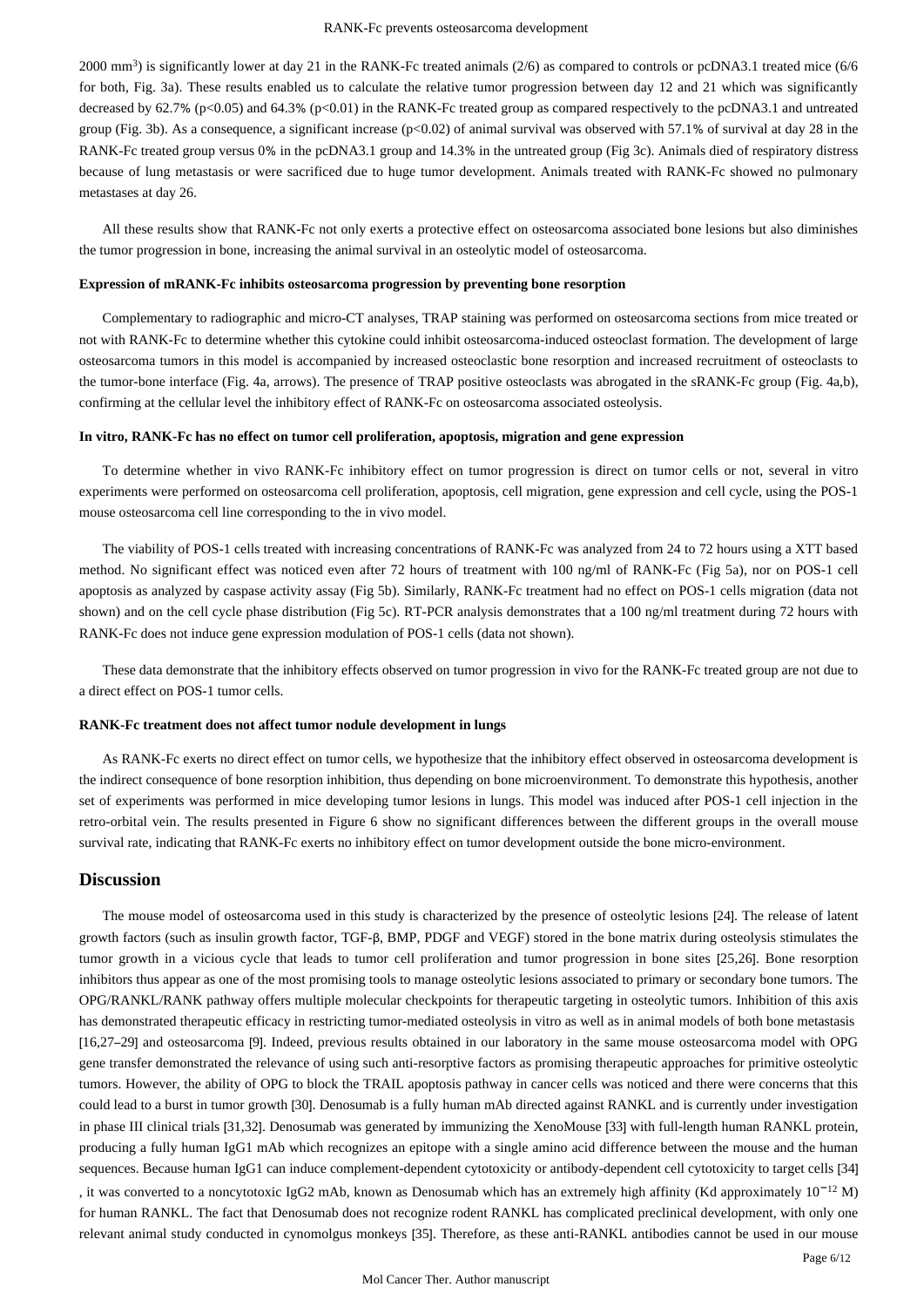model of osteosarcoma, RANK-Fc, another member of the TNF receptor family was used in the present study. Indeed, RANK-Fc, the fusion of the extracellular domain of RANK (amino acids 22-209) with the constant region of human immunoglobulin G1 (IgG1) has the potential advantage over OPG of greater specificity for RANKL [15]. Delivery of RANK-Fc as a recombinant protein has shown promising results as a potential therapy through experiments in animal models, in that RANK-Fc limits hypercalcemia and osteolysis induced by myeloma or prostate cancer and reduces bone tumor establishment in these models [15,16,29,36]. Moreover, a recent study reported that RANK-Fc inhibition of RANKL has an anti-osteoclast activity at doses that have no detectable immunoregulatory activity [ 37]. Even if long-lasting expression of RANK-Fc could be provided at bone-protective levels using a retrovirus-mediated gene transfer approach by the use of genetically modified mesenchymal stem cells [17], the toxicity associated with the use of such viral vectors is extremely complex.

The results from the present study validate the non viral gene transfer method and the therapeutic interest of RANK-Fc in osteosarcoma. This methodology has previously proved its efficacy to deliver and express therapeutic gene in the same mouse model of osteosarcoma [9]. In the present study, we demonstrate that when injected every week, the DNA-Lutrol  $^{\circledR}$  complexes can induce RANK-Fc over-expression both at local (muscle) and systemic levels in sufficient quantities to induce anti-bone resorption activity. The overproduction reached its maximum 7 days after injection and lasted for 15 days at the systemic level. The intra-muscular injection of the RANK-Fc/Lutrol® complexes induces a local RANK-Fc transgene production that blocks bone resorption, as confirmed by radiography, histology, and quantified by micro-CT analysis in an osteolytic model of osteosarcoma. Moreover, the same inhibitory effect on bone osteolytic lesions has been obtained by adenoviral delivery of RANK-Fc in a rat osteocondensant osteosarcoma (data already published; [3, 27]).

Given its role in osteoclastogenesis, it is likely that inhibition of osteosarcoma progression by RANK-Fc reflects, at least in part, its ability to inhibit bone resorption. Indeed, RANK-Fc has no direct activity on osteosarcoma cells, as demonstrated by in vitro studies on proliferation, migration, apoptosis, cell cycle or phenotype analysis. Furthermore, the observation that RANK-Fc did not diminish development of non osseous tumors (pulmonary tumor lesions induced by the same osteosarcoma POS-1 cells injected i.v.) suggests that the ability of RANK-Fc to inhibit osteosarcoma development was not caused by a direct effect on tumor but rather specific to factors in the bone microenvironment. Given that RANKL expression has been shown previously in the POS-1 tumor by immunohistochemical analyses [9], the present data suggest that inhibition of RANKL activity diminishes the osteosarcoma progression. Moreover, other experiments performed in our laboratory have shown that osteosarcoma cells express RANK, and that RANKL is able to induce modulation of gene expression in these cells [24,38,39]. Targeting RANKL is therefore a promising approach in bone tumor therapy. It has been demonstrated that RANKL is implicated in the pathogenesis of bone metastasis at several levels: increased bone resorption as a result of excess RANKL results in the release of growth factors that facilitate tumor cell division and survival, and a recent study suggested a role for RANKL as a chemoattractant for certain cancer cells metastatic to bone [40]. Furthermore, RANKL can stimulate both angiogenesis [41] and endothelial cell survival [42], suggesting a role for RANKL in supporting vascularization of bone metastases. This role could also be extended to osteosarcoma, which is a naturally highly vascularized tumor. As RANKL participates to the regulation of Treg function, it could also interfere in tumor response at this level [43,44].

To inhibit RANKL activity, three candidates are potentially promising: the decoy receptor OPG, the soluble receptor RANK-Fc constructed as the fusion of RANK extracellular domain with the constant region of the human IgG1, and antibodies directed against human RANKL. The advantage of using anti-RANKL antibodies is that they do not inhibit the TRAIL apoptosis pathway. In a recent randomized, double-blind, double dummy, active-controlled multicenter phase I clinical study, Body et al [45] demonstrated the efficacy of denosumab, A single subcutaneous dose of denosumab given to patients with multiple myeloma or bone metastasis from breast cancer yielded a dose dependent and sustained reduction in bone resorption. However, as this therapeutic agent cannot be used in immuno-competent models of bone tumors in rodents, RANK-Fc which is more specific of RANKL binding than OPG seems therefore a better therapeutic tool for these pathologies.

In conclusion, these data demonstrate that RANK-Fc delivered by non viral gene transfer is a promising therapeutic approach for osteolytic bone tumors such as osteosarcoma by targeting RANKL in the bone microenvironment.

## **Ackowledgements:**

**Financial support:** This study was financially supported by the Institut National du Cancer (INCa), the « Fondation pour l'Avenir de la Recherche Médicale Appliquée » (study n°ET 6-418, Paris, France), the Ligue Contre le Cancer (Comité des Pays de la Loire) and the INSERM - Région Pays de la Loire (grant for JR). FL was financially supported by the Association de Recherche sur le Cancer, GP by the INCa.

The authors wish to thank Christelle Bailly, Marie-Noëlle Hervé and Cyril Le Corre from the Experimental Therapy Unit and Paul Pilet (INSERM U791) from the microscopy platforms of the IFR26 (Nantes, France) for their technical assistance. We thank G. Odri for critical review of this manuscript.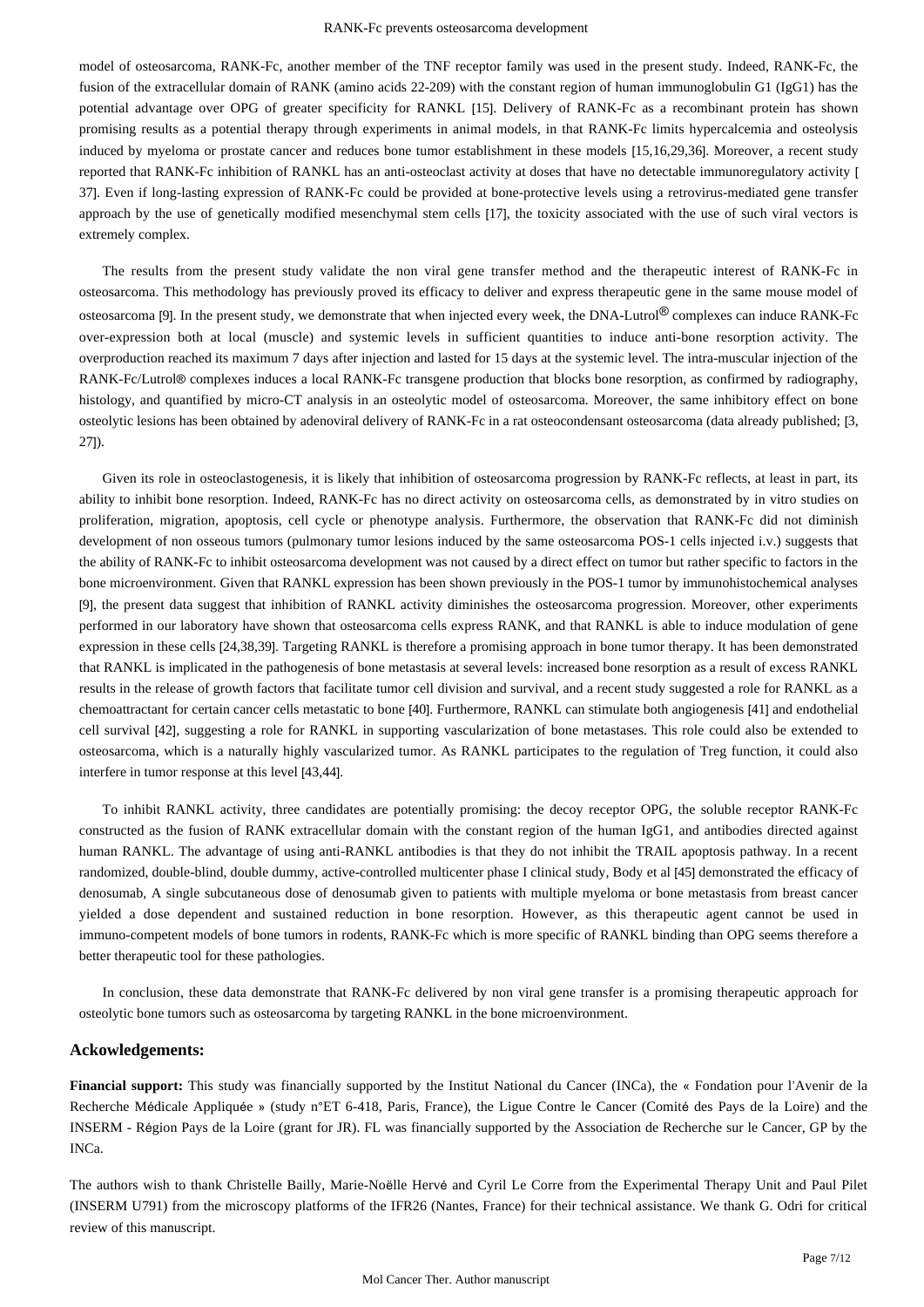\*

The authors declare no conflict of interest

## **Abbreviations list**

OPG: osteoprotegerin

TNF: Tumor Necrosis Factor

RANK: Receptor Activator of NF-kappaB

RANKL: RANK Ligand

TRAIL: TNF Related Apoptosis Inducing Ligand

## **References:**

- 1. Klein MJ , Siegal GP Osteosarcoma. Anatomic and histologic variants. Am J Clin Pathol. 2006; 125: 555- 81
- 2. Campanacci M , Bacci G , Bertoni F , Picci P , Minutillo A , Franceschi C The treatment of osteosarcoma of the extremities: twenty year s experience at Istituto Rizzoli ' . Cancer. 1981; 48: 1569- 81
- <sup>•</sup> 3. Baud'huin M, Lamoureux F, Duplomb L, Rédini F, Heymann D RANKL, RANK, osteoprotegerin: key partners of osteoimmunology and vascular diseases. Cell Mol Life Sci. 2007; 64: 2334- 50
- 4. Morony S , Capparelli C , Sarosi I , Lacey DL , Dunstan CR , Kostenuik PJ Osteoprotegerin inhibits osteolysis and decreases skeletal tumor burden in syngeneic and nude mouse models of experimental bone metastasis. Cancer Res. 2001; 61: 4432- 6
- 5. Croucher PI , Shipman CM , Lippitt J Osteoprotegerin inhibits the development of osteolytic bone disease in multiple myeloma. Blood. 2001; 98: 3534- 40
- 6. Yonou H , Kanomata N , Goya M Osteoprotegerin/osteoclastogenesis inhibitory factor decreases human prostate cancer burden in human adult bone implanted into nonobese diabetic/severe combined immunodeficient mice. Cancer Res. 2003; 63: 2096- 102
- 7. Capparelli C , Kostenuik PJ , Morony S Osteoprotegerin prevents and reverses hypercalcemia in a murine model of humoral hypercalcemia of malignancy. Cancer Res. 2000; 60: 783- 7
- 8. Zhang J , Dai J , Qi Y Osteoprotegerin inhibits prostate cancer-induced osteoclastogenesis and prevents prostate tumor growth in the bone. J Clin Invest. 2001; 107: 1235- 44
- 9. Lamoureux F , Richard P , Wittrant Y Therapeutic relevance of osteoprotegerin gene therapy in osteosarcoma: prevention of bone resorption, inhibition of tumor progression, increase of animal survival. Cancer Res. 2007; 67: 7308- 18
- 10. Holen I , Shipman CM Role of osteoprotegerin (OPG) in cancer. Clin Sci (Lond). 2006; 110: 279- 91
- 11. Holen I , Croucher PI , Hamdy FC , Eaton CL Osteoprotegerin (OPG) is a survival factor for human prostate cancer cells. Cancer Res. 2002; 62: 1619- 23
- 12. Shipman CM , Croucher PI Osteoprotegerin is a soluble decoy receptor for tumor necrosis factor-related apoptosis-inducing ligand/Apo2 ligand and can function as a paracrine survival factor for human myeloma cells. Cancer Res. 2003; 63: 912- 6
- 13. Kapoor P , Suva LJ , Welch DR , Donahue HJ Osteoprotegerin and the bone homing and colonization potential of breast cancer. J Cell Biochem. 2008; 1030- 41
- 14. Yamaguchi K , Kinosaki M , Goto M Characterization of Structural Domains of Human Osteoclastogenesis Inhibitory Factor. J Biol Chem. 1998; 273: 5117- 23
- 15. Sordillo EM , Pearse RN RANK-Fc: a therapeutic antagonist for RANK-L in myeloma. Cancer. 2003; 97: (3 Suppl) 802- 12
- 16. Zhang J , Dai J , Yao Z , Lu Y , Dougall W , Keller ET Soluble Receptor Activator of Nuclear Factor kB diminishes prostate cancer progression in bone. Cancer Res. 2003; 63: 7883- 90
- 17. Kim D , Cho SW , Her SJ Retrovirus-mediated gene transfer of receptor activator of nuclear factor-kappaB-Fc prevents bone loss in ovariectomized mice. Stem Cells. 2006; 24: 1798- 805
- 18. Pitard B , Pollard H , Agbulut O A nonionic amphiphile agent promotes gene delivery in vivo to skeletal and cardiac muscles. Hum Gene Ther. 2002; 13: 1767- 75
- 19. Pitard B , Bello-Roufai M , Lambert O Negatively charged self-assembling DNA/poloxamine nanospheres for in vivo gene transfer. Nucleic Acids Res. 2004; 32: e159-
- 20. Desigaux L , Gourden C , Bello-Roufai M Nonionic amphiphilic block copolymers promote gene transfer to the lung. Hum Gene Ther. 2005; 16: 821- 9
- 21. Richard P , Bossard F , Desigaux L , Lanctin C , Bello-Roufai M , Pitard B Amphiphilic block copolymers promote gene delivery in vivo to pathological skeletal muscles. Hum Gene Ther. 2005; 16: 1318- 24
- 22. Kamijo A , Koshino T , Uesugi M , Nitto H , Saito T Inhibition of lung metastasis of osteosarcoma cell line POS-1 transplanted into mice by thigh ligation. Cancer Lett. 2002; 188: 213- 9
- 23. Guilloneau C , Louvet C , Renaudin K The role of TNF-related activation-induced cytokine-receptor activating NF-kappa B interaction in acute allograft rejection and CD40L-independent chronic allograft rejection. J Immunol. 2004; 172: 1619- 29
- 24. Wittrant Y , Lamoureux F , Mori K RANKL directly induces bone morphogenetic protein-2 expression in RANK-expressing POS-1 osteosarcoma cells. Int J Oncol. 2006; 28: 261- 9
- 25. Guise TA , Kozlow WM , Heras-Herzig A , Padalecki SS , Yin JJ , Chirgwin JM Molecular mechanisms of breast cancer metastases to bone. Clin Breast Cancer. 2005; 5: (Suppl 2) S46- 53
- 26. Yin JJ , Pollock CB , Kelly K Mechanisms of cancer metastasis to the bone. Cell Res. 2005; 15: 57- 62
- 27. Wittrant Y , Theoleyre S , Chipoy C RANKL/RANK/OPG: new therapeutic targets in bone tumours and associated osteolysis. Biochim Biophys Acta. 2004; 170: 49- 57
- 28. Whang PG, Schwarz EM, Gamradt SC, Dougall WC, Lieberman JR The effects of RANK blockade and osteoclast depletion in a model of pure osteoblastic prostate cancer metastasis in bone. J Orthop Res. 2005; 23: 1475- 83
- 29. Feeley BT , Liu NO , Conduah AH Mixed metastatic lung cancer lesions in bone are inhibited by noggin overexpression and Rank:Fc administration. J Bone Miner Res. 2006; 21: 1571- 80
- 30. Neville-Webbe HL , Cross NA , Eaton CL Osteoprotegerin (OPG) produced by bone marrow stromal cells protects breast cancer cells from TRAIL-induced apoptosis. Breast Cancer Res Treat. 2004; 86: 269- 79
- 31. Weiner LM Fully human therapeutic monoclonal antibodies. J Immunother. 2006; 29: 1- 9
- 32. Lonberg N Human antibodies from transgenic animals. Nat Biotechnol. 2005; 23: 1117- 25
- 33. Green LL Antibody engineering via genetic engineering of the mouse: XenoMouse strains are a vehicle for the facile generation of therapeutic human monoclonal antibodies. J Immunol Methods. 1999; 231: 11- 23
- 34. Scallon BJ , Moore MA , Trinh H , Knight DM , Ghrayeb J Chimeric anti-TNF-alpha monoclonal antibody cA2 binds recombinant transmembrane TNF-alpha and activates immune effector functions. Cytokine. 1995; 7: 251- 9
- 35. Kostenuik PJ Osteoprotegerin and RANKL regulate bone resorption, density, geometry and strength. Curr Opin Pharmacol. 2005; 5: 618- 25
- 36. Oyajobi BO , Anderson DM , Traianedes K , Williams PJ , Yoneda T , Mundy GR Therapeutic efficacy of a soluble receptor activator of nuclear factor kappaB-IgG Fc fusion protein in suppressing bone resorption and hypercalcemia in a model of humoral hypercalcemia of malignancy. Cancer Res. 2006; 61: 2572- 8
- 37. Miller RE , Branstetter D , Armstrong A Receptor activator of NF-kappa B ligand inhibition suppresses bone resorption and hypercalcemia but does not affect host immune responses to influenza infection. J Immunol. 2007; 179: 266- 74
- 38. Mori K , Le Goff B , Berreur M Human osteosarcoma cells express functional receptor activator of nuclear factor-kappa B. J Pathol. 2007; 211: 555- 62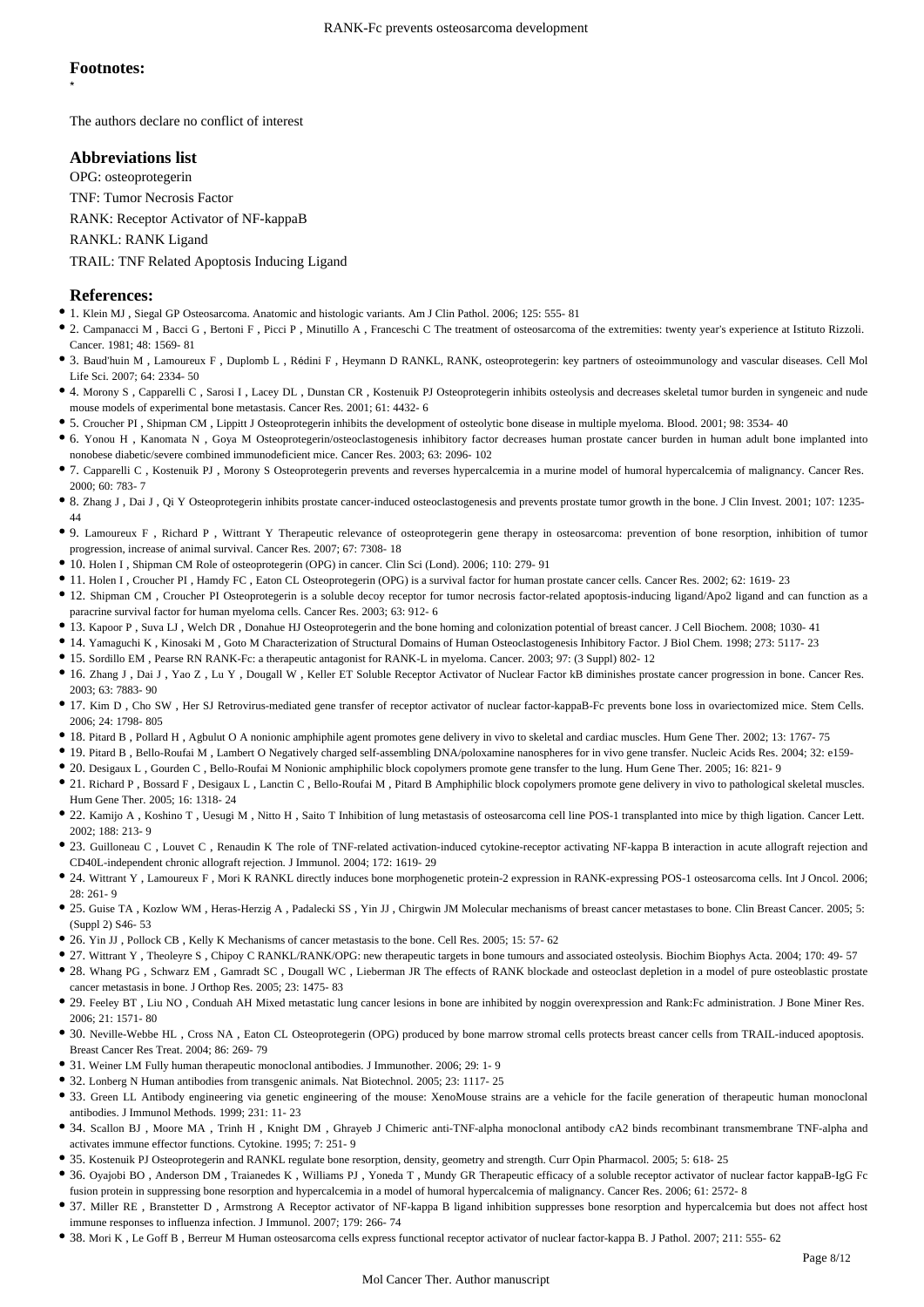- 39. Mori K , Berreur M , Blanchard F Receptor activator of nuclear factor-kappaB ligand (RANKL) directly modulates the gene expression profile of RANK-positive Saos-2 human osteosarcoma cells. Oncol Rep. 2007; 18: 1365- 71
- 40. Jones DH , Nakashima T , Sanchez OH Regulation of cancer cell migration and bone metastasis by RANKL. Nature. 2006; 440: 692- 6
- 41. Min JK , Kim YM , Kim YM Vascular endothelial growth factor up-regulates expression of receptor activator of NF-kappa B (RANK) in endothelial cells. Concomitant increase of angiogenic responses to RANK ligand. J Biol Chem. 2003; 278: 39548- 57
- 42. Kim YM , Kim YM , Lee YM TNF-related activation-induced cytokine (TRANCE) induces angiogenesis through the activation of Src and phospholipase C (PLC) in human endothelial cells. J Biol Chem. 2002; 277: 6799- 805
- 43. Antony PA, Restifo NP Do CD4+CD25+ immunoregulatory T cells hinder tumor immunotherapy ?. J Immunother. 1997; 25: 202- 6
- <sup>•</sup> 44. Curotto de Lafaille MA, Lafaille JJ CD4(+) regulatory T cells in autoimmunity and allergy. Curr Opin Immunol. 2002; 14: 771- 8
- 45. Body JJ Breast cancer: bisphosphonate therapy for metastatic bone disease. Clin Cancer Res. 2006; 12: 6258s- 6263s

In vitro and in vivo validation of RANK-Fc transgene overexpression and biological activity

Murine RANK-Fc (mRANK-Fc) transgene expression was assessed 48 hours after transfection in murine RAW 264.7 cells using a AMAXA nucleofector/pcDNA3-mRANK-Fc formulation at the transcript level by RT-PCR (a) and at the protein level by ELISA in the culture medium (b). In vivo, formulations of pcDNA3-mRANK-Fc with Lutrol<sup>®</sup> block copolymers were assessed. The formulations were prepared by equivolumetric mixing block copolymers in water and DNA solution at the desired concentration (50  $\mu$ g/muscle). The DNA-Lutrol<sup>®</sup> formulation was administrated in the tibial anterior muscle of both legs at weekly intervals. Murine RANK-Fc expression was analyzed 7 days post-injection by ELISA test in the muscle and in the serum (c). The biological activity of the mRANK-Fc transgene was assessed by its ability to block the RANKL induced multinucleated cell formation in RAW 264.7 cells (d). RAW 264.7 cells transfected by nucleofection with pcDNA3.1 or pcDNA3.1-mRANK-Fc (RANK-Fc) were cultured in the presence of 50, 75 and 100 ng/ml RANKL during 5 days to assess multinucleated cell formation. \*: p=0.048, pcDNA3.1/RANK-Fc vs pcDNA3.1 transfected RAW cells cultured with 75 ng/ml of RANKL.  $**$ : p=0.003, pcDNA3.1-mRANK-Fc vs pcDNA3.1 transfected RAW cells cultured with 100 ng/ml of RANKL. Viability assay using XTT test of MG63 cells cultured in the presence of 50 or 100 ng/ml of hTRAIL were realized with recombinant human RANK-Fc (100  $ng/ml$ ) which exhibits the same sequence than the RANK-Fc transgene produced in vivo (e).

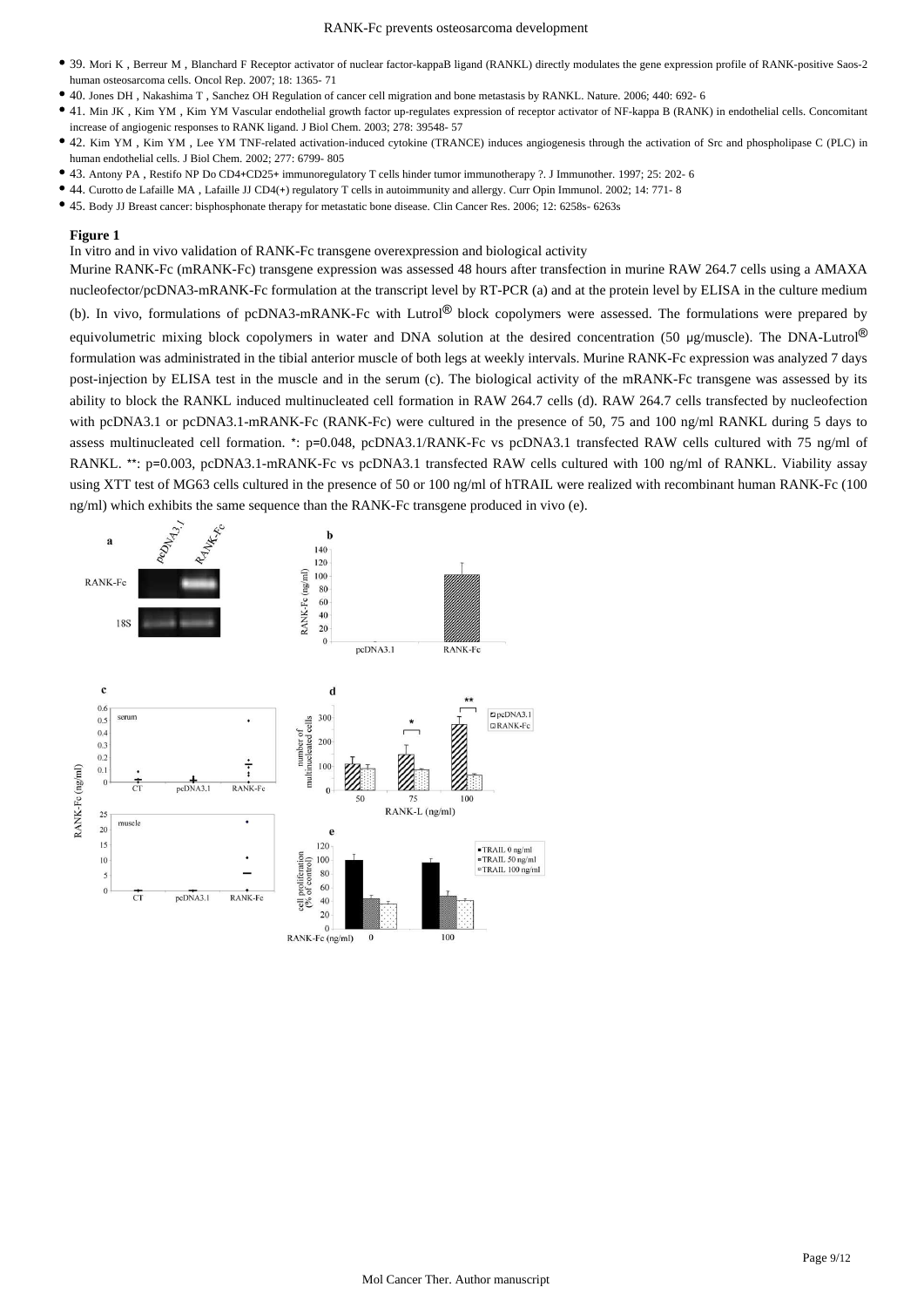mRANK-Fc transgene expression prevents osteosarcoma associated osteolysis

Mice were transplanted with POS-1 osteosarcoma fragments as described in the Material & Methods section. Groups of 6-8 mice were assigned respectively as CT (controls: no tumor), POS-1/pcDNA3.1 (control vectors: Lutrol®/pcDNA3.1 alone in POS-1 osteosarcoma bearing mice) and POS-1/RANK-Fc (Lutrol®/pcDNA3.1-mRANK-Fc in POS-bearing mice). A preventive treatment was applied, where the Lutrol<sup>®</sup>/DNA formulations were injected into both tibial anterior muscles once a week, beginning at 7 days before osteosarcoma implantation up to 21 days post-implantation (time of sacrifice). At that time, the tumor associated osteolysis was analysed by radiography (a) and the micro-architectural parameters by micro-CT (b and c). The trabecular specific bone volume was quantified in percentage by the following formula: BV/TV (c): BV: bone volume, TV: total volume. Relative bone loss was calculated as percentage of control following the formula: [  $(BV/TV)_{CT}$  (BV/TV)  $_{POS\text{ or }mRANK-Fe}$  $/(BV/TV)_{CT}$ , \*, p < 0.05, POS-1/pcDNA3.1 versus CT.



 $\mathbf{c}$ 

| Trabecular bone                         | CТ<br>(no tumor) | $POS-1/$<br>pcDNA3.1 | $POS-1/$<br>RANK-Fc |
|-----------------------------------------|------------------|----------------------|---------------------|
| $BV/TV$ $(\%)$<br>$(mean \pm SD)$       | $50.31 \pm 1.4$  | $*27.8 \pm 7.3$      | $38.22 \pm 0.49$    |
| Relative bone loss<br>$(\%$ of control) |                  | 44.7                 | 24.01               |

#### **Figure 3**

mRANK-Fc decreases tumor volume, tumor progression and increases mouse survival

The same protocol was applied as in Figure 2. The tumor volume (V) was calculated from the measurement of two perpendicular diameters, according to the following formula:  $V = 0.5 \times L \times (S)^2$ , where L and S are respectively the largest and smallest perpendicular tumor diameters. The tumor volumes of individuals untreated or treated by pcDNA3.1/Lutrol<sup>®</sup> formulation (named pcDNA3.1) are compared with that of mice treated with pcDNA3.1-mRANK-Fc/Lutrol<sup>®</sup> (RANK-Fc), 50 µg in both tibial anterior muscles (a). The mean tumor is indicated at day 21 in each group as  $m_{1-3}$ . The incidence of animals bearing progressive tumors at day 21 is also indicated as  $i_{1-3}$ . The mean tumor progression volume between day 12 and 21 is represented in (b): \*: p<0.05, pcDNA3.1-mRANK-Fc treated mice vs pcDNA3.1 mice; \*\*: p<0.01, pcDNA3.1-mRANK-Fc treated mice versus untreated mice (CT). The overall survival rate was compared between control mice and mice that received pcDNA3/Lutrol<sup>®</sup> formulation (pcDNA3) and pcDNA3.1-mRANK-Fc/Lutrol<sup>®</sup> (RANK-Fc) over a 28 day-period (c); \*: p<0.02.

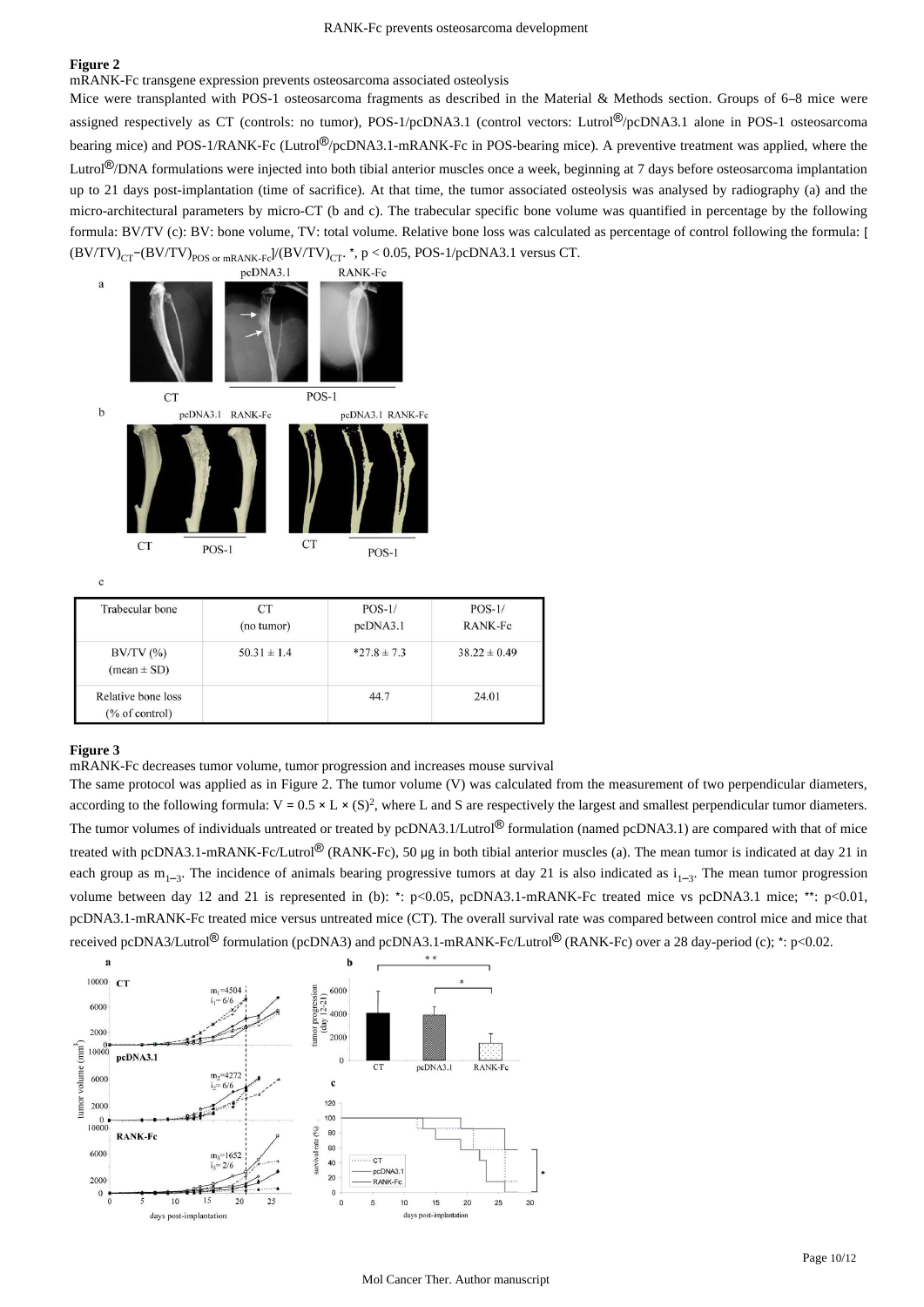mRANK-Fc gene transfer inhibits osteosarcoma progression by preventing bone resorption

TRAP staining was realized on 6 µm-sections of tibias and tumors from pcDNA3.1 and RANK-Fc treated mice (a). Numerous TRAP positive osteoclasts were observed in POS-1 osteosarcoma bearing mice treated by pcDNA3.1 (arrows). Magnification: x320. Osteoclast numbers at the tumor-bone interface surface (OcS/TBIS; b).



pcDNA3.1

pcDNA3.1-sRANK



#### **Figure 5**

murine RANK-Fc exerts no direct effect on osteosarcoma cells in vitro

The effects were assessed on POS-1 cell proliferation using an XTT assay as described in the Material & Methods section. POS-1 cells were treated for 24 to 72 hours with increasing concentrations of recombinant murine RANK-Fc (50 and 100 ng/ml), that exhibits the same sequence as the mRANK-Fc transgene used for in vivo experiments (a). To determine the RANK influence on tumor cell apoptosis, the caspase-3 activity was analysed in the cell lysate of POS-1 cells treated with 100 ng/ml mRANK-Fc for 24, 48 and 72 hours (b), CT+: staurosporin (1 µM, 6 hours) was used as positive control; CT-: POS-1 cells alone. Paralleled experiments were performed on cell cycle distribution by FACS analysis in the absence or the presence of 100 ng/ml mRANK-Fc during 24, 48 and 72 hours (c: as no effect could be detected, only the results obtained after 72 hours of incubation are shown).